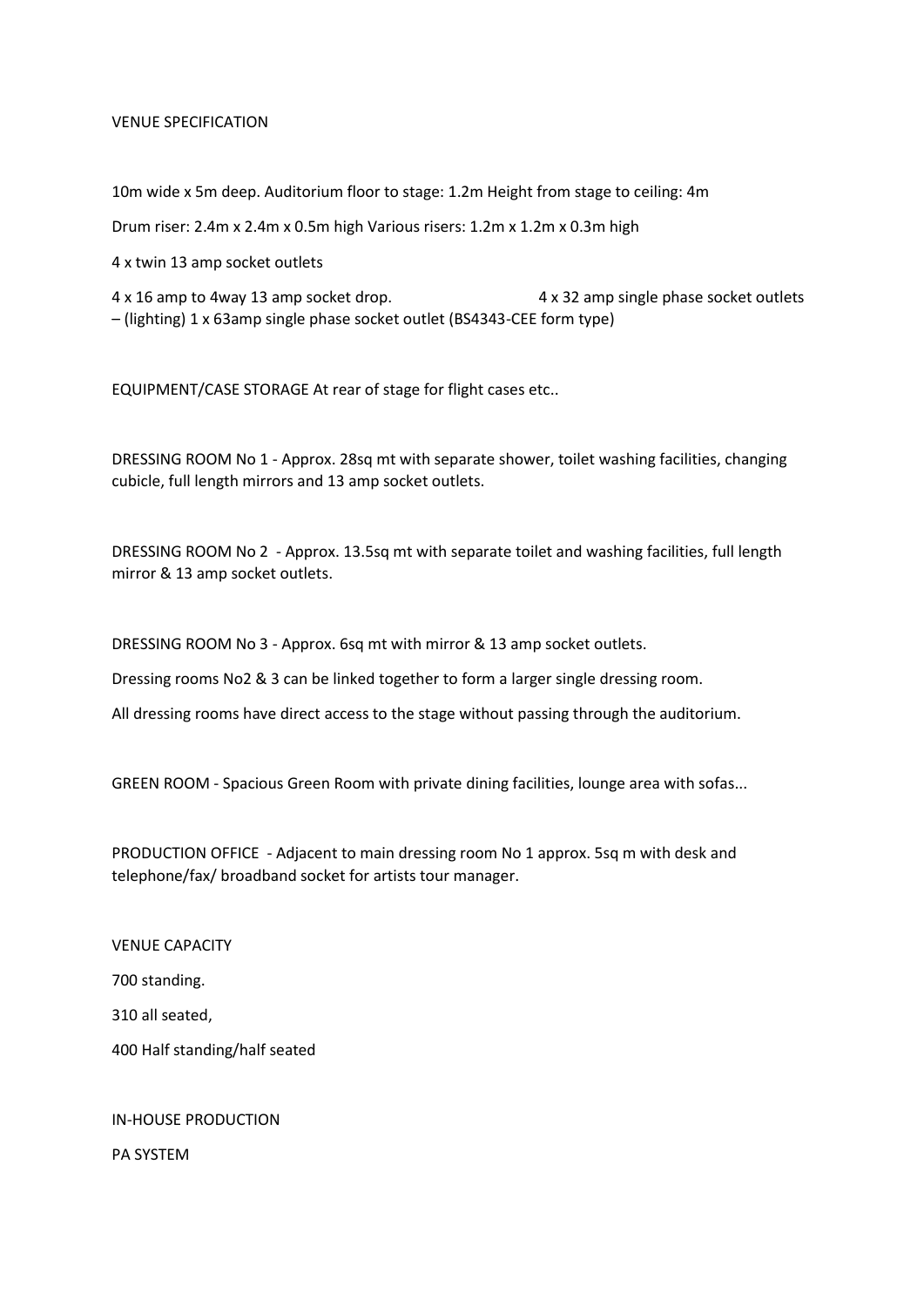FOH speaker system 8 Kwatt 3-way processor controlled.

# i.e. 4 x (2x18") lows

8 x (1x12" + 4x1" compression drivers) mid/hi packs

Behringer X32 digital mixing console running on CAT5 with Behringer S32 stage box.

32 channel recording facilities available.

There's also an option for using the X32 with our network system so that touring engineers can use Ipads on stage and around the venue.

## MONITOR SYSTEM

Behringer X32 digital mixing console

- 1 x Pair DTH Bi Amp (1 x 15" + 1 x 4" compression driver) wedges
- 1 X SZM Sub + 1 X Martin Audio LE400 wedge for Drum Fills.
- 4 x SZM Bi Amp wedges
- 4 x Martin Audio LE400s (Bi Amped wedges)
- 3 x DBX Driverack PA2 Digital Loudspeaker Management System.
- 16 Way patchbay to connect monitors at FOH/stage position.

## MICROPHONES, ETC..

We carry a comprehensive selection of Shure/Sennheiser/AKG microphones, DI boxes, microphone stands & microphone leads.

#### Lx

16 x Cameo LED studio par 64

- 10 x silver par 64 cans
- 3 x Profile Spots
- 3 x American DJ Vizi Beam 5R
- 2 x Audience Blinders.
- 1 x Avolites Pearl 2004 lighting console
- 1 x Le Maître Neutron XS Hazer
- 1 x Zero 88 Beta Pack 2 dimmers (with DMX)
- 1 x DMX splitter pack
- 1 x DMX Laser Beamz